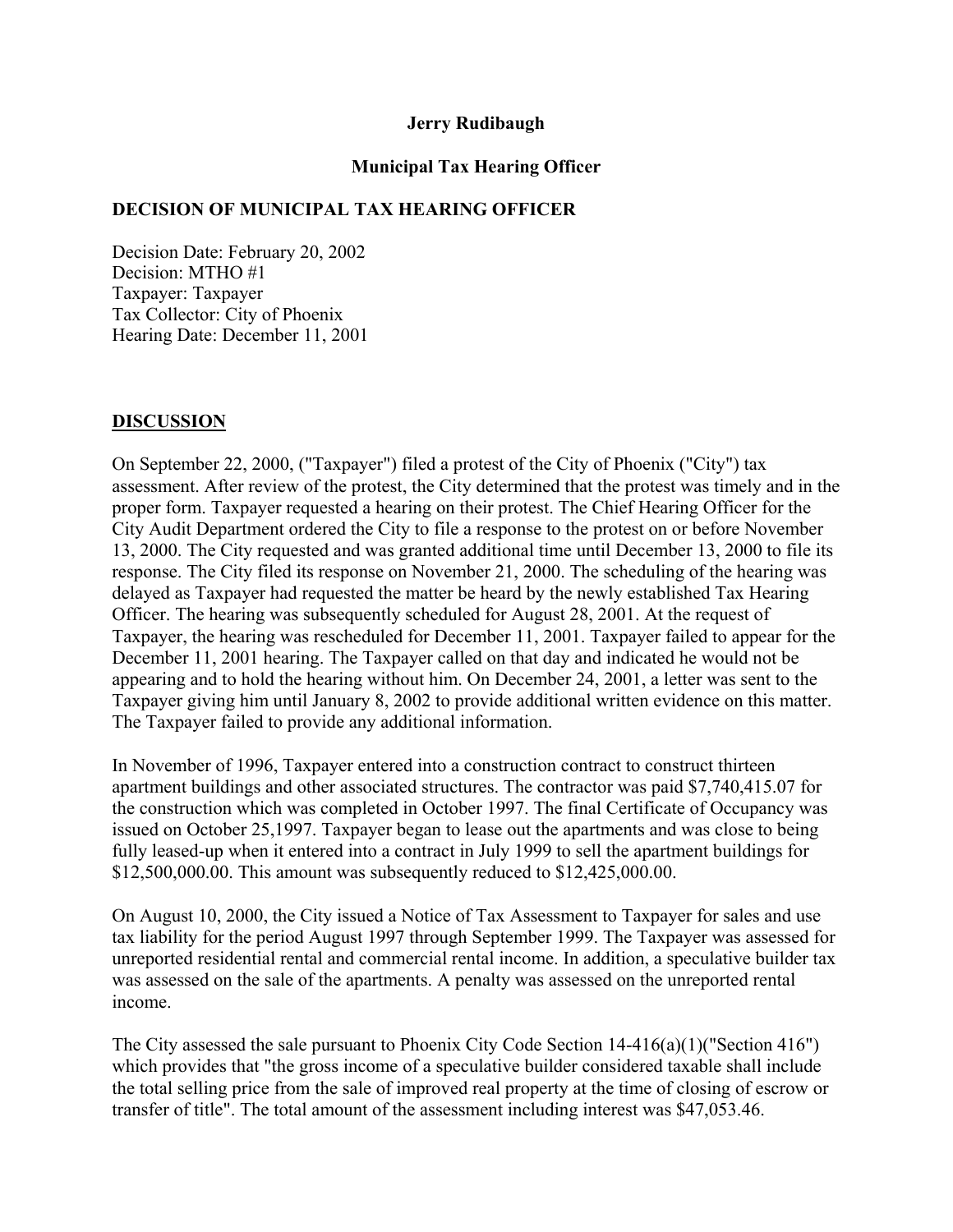The Taxpayer did not protest the rental income assessment but protested the speculative builder portion of, the assessment. The apartments were close to being 100% leased up at the time they were sold. Those leases were assigned to the purchaser, along with the income stream from the leases. Taxpayer asserted that the sale was of an ongoing business and not just the sale of a building and land. Further, Taxpayer asserted that the leases were assigned to the purchaser of the property and such leases are intangibles. Taxpayer argued that the portion of the purchase price attributable to those leases is not subject to the speculative builder tax. Taxpayer also requested all the penalties associated with the speculative builder tax to be abated.

# **ANALYSIS:**

Section 416 requires that the total selling price from the improved real property at the time of closing of escrow or transfer of title to be taxable gross income of a speculative builder. Further, Section 14-100 ("Section 100") defines a speculative builder as an owner-builder who sells or contracts improved real property before the expiration of twenty-four (24) months after the improvements of the property are substantially complete. "Substantially Complete" means the construction contracting or reconstruction contracting:

- (1) has passed final inspection or its equivalent; or
- (2) certificate of occupancy or its equivalent has been issued; or
- (3) is ready for immediate occupancy or use.

In this case, the improved real property was sold within 24 months of the Certificate of Occupancy. As a result the total selling price of \$12,425,000.00 is taxable gross income. Further, City Code Section 14-400 ("Section 400") sets forth a presumption that all gross income as subject to the tax until the contrary is established by the taxpayer.

Clearly, the apartment buildings were sold within 24 months from the date of substantial completion. It is also clear that the selling price was \$12,425,000.00. The Taxpayer has argued that a portion of the sales price was for the leases that were assigned to the purchaser and since such leases are intangibles not subject to the tax. We do not find it necessary to decide the Taxpayers argument. Even if we agreed with the Taxpayer's argument, there was absolutely no evidence presented as to what portion, if any, of the sales price was attributable to the leases. As a result we do not find it necessary to rule on the Taxpayer's argument since even if we agree, with the Taxpayer, we have no evidence as to the value of the leases. Accordingly, we must deny the Taxpayers protest on the speculative builder assessment. Further, the request to abate penalties must be denied since there were no penalties associated with the speculative builder assessment.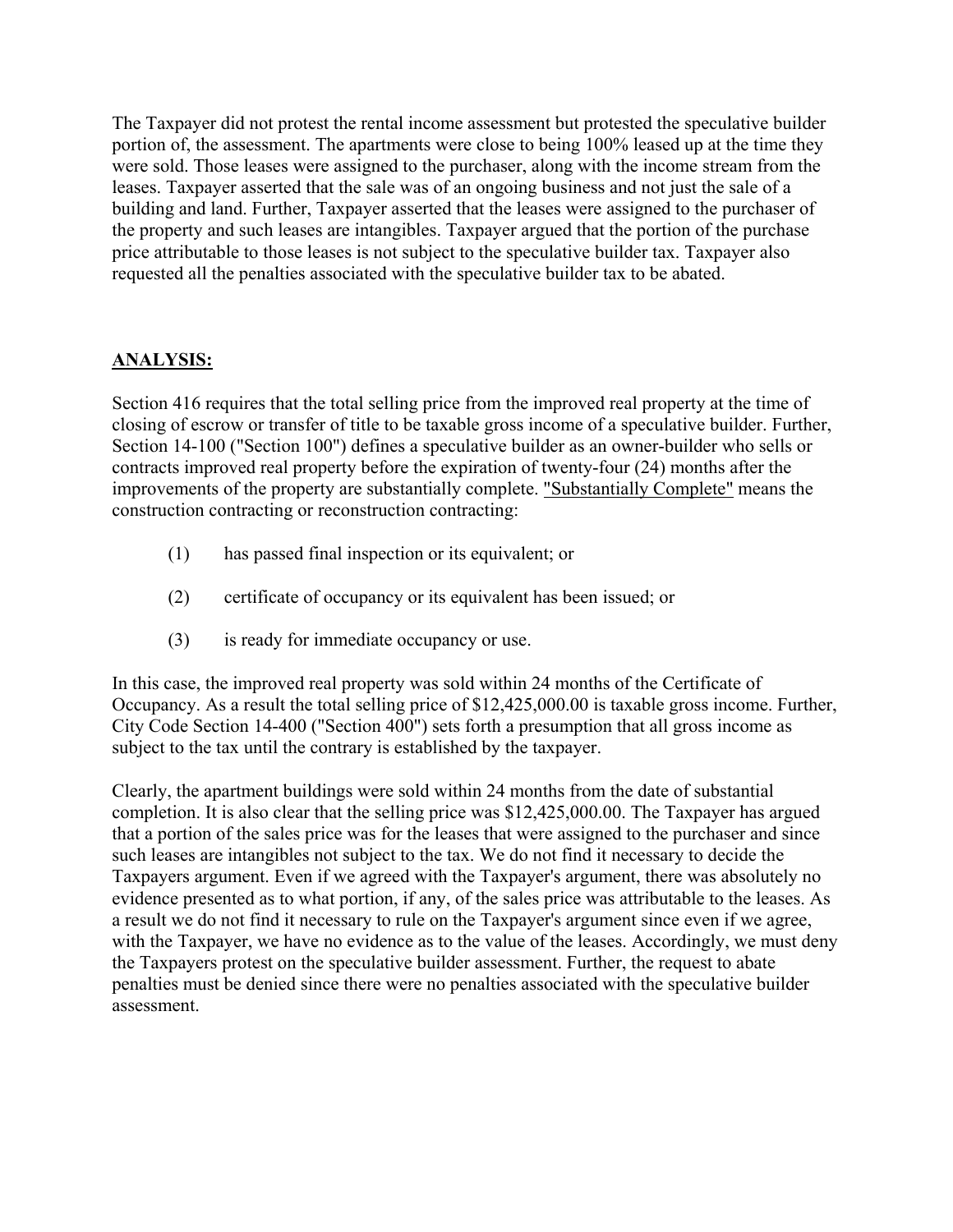## **FINDINGS OF FACT**

1. In November of 1996, Taxpayer entered into a construction contract to construct thirteen apartment buildings and other associated structures.

2. The contractor was paid \$7,740,415.07 for the construction that was completed in October 1997.

3. The final Certificate of Occupancy was issued on October 25, 1997.

4. Taxpayer began to lease out the apartments and was close to being fully leased-up when it entered into a contract in July 1999 to sell the apartment buildings for \$12,500,000.00.

5. The contract price was subsequently reduced to \$12,425,000.00 and the sale finalized in September 1999.

6. The Escrow Settlement Statement and the Affidavit of Property Value both established the sales price to be \$12,425,000.00.

7. On August 10, 2000, the City issued a Notice of Tax Assessment to Taxpayer in the amount of \$47,053.46 for sales and use tax liability for the period August 1997 through September 1999.

8. The City assessed a penalty on the unreported rental income.

9. A speculative builder tax was assessed on the sale of the apartments.

10. There was no penalty assessed on the speculative builder tax.

11. On September 22, 2000, Taxpayer filed a protest of the City Tax assessment.

12. Taxpayer protested the speculative builder portion of the assessment and any penalty applied to the speculative builder tax.

13. Taxpayer asserted that the sale was of an ongoing business and that the leases assigned are intangibles not subject to the speculative builder tax.

14. There was no evidence presented as to what value, if any, the leases had when they were assigned to the purchaser of the apartments.

15. The sale of the apartments was made within 24 months from the date of substantial completion.

16. After review of the protest, the City determined that the protest was timely in the proper form.